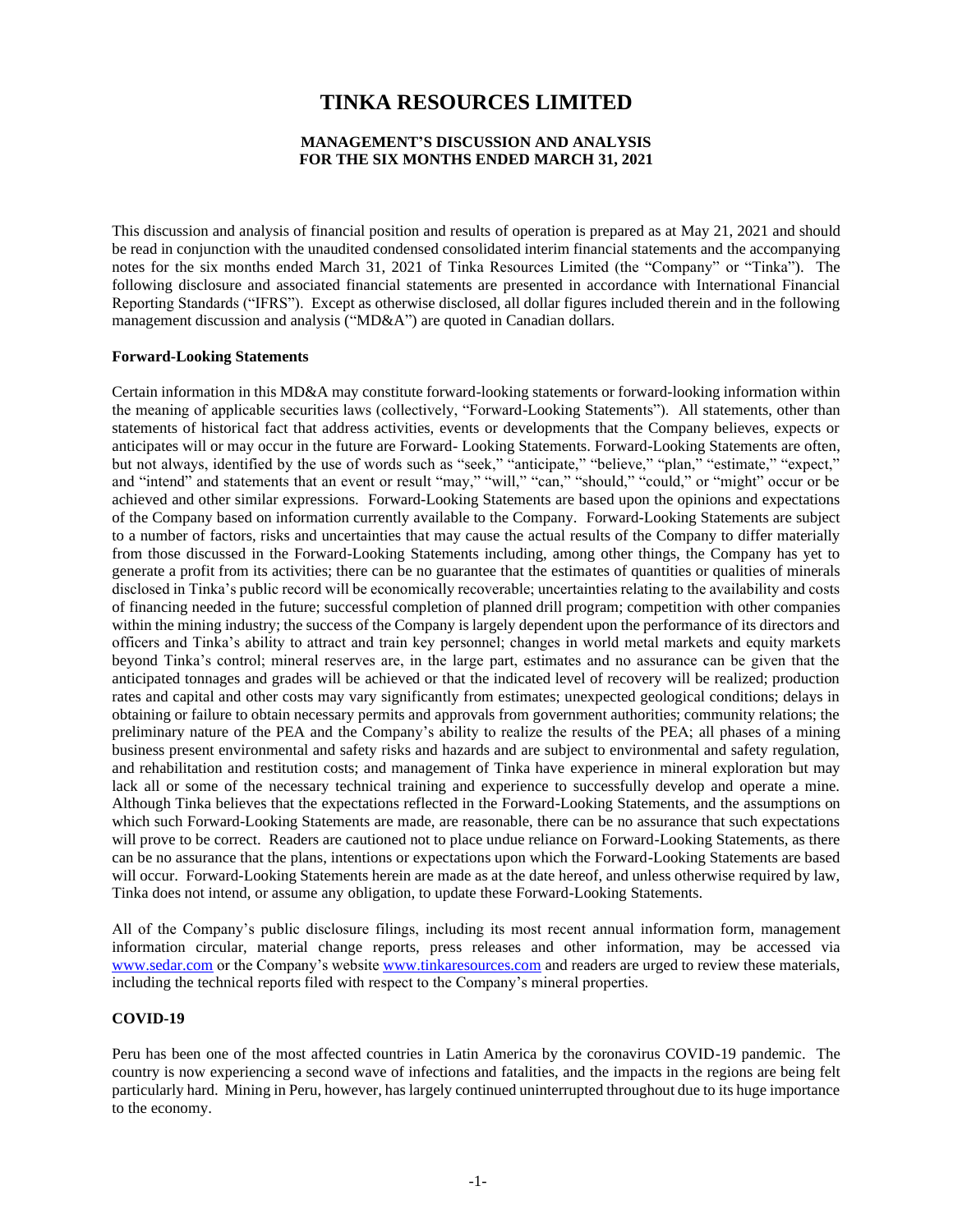Tinka is pleased to report that the Company has successfully completed a 7,600 metre drill program at its flagship Ayawilca project which ran from October 2020 through February 2021. This program was carried out following the successful implementation of health and safety protocols put in place by our local management team. Tinka ensured that as a result of these protocols, our employees and local stakeholders remained safe, while the drill program was completed on budget. Activities at the Ayawilca camp site have been significantly reduced since the drilling was completed, although rehabilitation of drill platforms has continued. The Company continues to implement safe work practices including its COVID-19 health protocols, and where possible, employees work from home.

The Company is now compiling the drill data for a resource and PEA update expected by late O3/2021. At this time, it is not possible to reliably estimate the impact of the COVID-19 pandemic on the financial results of the Company and its operations in future periods.

# **Company Overview**

Tinka is a junior mineral exploration company engaged in the acquisition and exploration of base and precious metals mineral properties in Peru, with the aim of developing these properties to a stage where they can be exploited at a profit, or arranged for joint venture whereby other companies can provide funding for development. The Company's activities are focused on exploring its 100% owned Ayawilca and Colquipucro Properties (collectively the "Ayawilca Project"), located 200 kilometres northeast of Lima and 40 kilometres northwest of Cerro de Pasco, Central Peru. As of the date of this MD&A, the Company has not earned any production revenue, nor found any proven reserves on any of its properties. The Company is a reporting issuer in British Columbia and Alberta and trades on the TSX Venture Exchange ("TSXV") as a Tier 1 issuer, under the symbol "TK", on the OTCQB under the symbol "TKRFF", on the Lima Stock Exchange under the symbol "TK", and on the Frankfurt Exchange under the symbol "TLD".

On January 13, 2020 the Company closed a strategic private placement equity financing with Compañia de Minas Buenaventura SAA ("Buenaventura") issuing 65,843,620 shares to Buenaventura for \$16,000,000 to the Company. Buenaventura is a precious and base metals mining and exploration-development company with numerous mining operations in Peru, and is listed on the New York Stock Exchange and Lima Stock Exchange. Buenaventura is an insider of Tinka, holding approximately 19.3% of the Company's issued and outstanding common shares.

Sentient Global Resources Fund IV, LP ("Sentient"), an insider of the Company, holds an aggregate of 73,382,073 common shares of Tinka, approximately 21.5% of the Company's issued and outstanding common shares.

On March 17, 2021 the Company announced that Nexa Resources S.A. ("Nexa") had acquired 29,895,754 common shares of Tinka from an arm's length shareholder in a private transaction. Nexa, one of the largest zinc producers worldwide and the largest zinc producer in Peru, is listed on the New York Stock Exchange and the Toronto Stock Exchange. On April 21, 2021, Nexa acquired 654,758 additional shares of Tinka from a separate shareholder. As a result, Nexa holds 30,550,512 common shares or approximately 9.0% of the Company's issued and outstanding common shares. No special rights were attached to the acquisition of the shares.

On July 2, 2019 the Company announced the results of a Preliminary Economic Assessment ("PEA") prepared for the Ayawilca Project and on August 15, 2019 the Company filed a National Instrument 43-101 *Standards of Disclosure for Mineral Projects* ("NI 43-101") technical report for the PEA. The Company is planning an update to the PEA during Q3 2021 (see "Exploration Projects, Peru").

#### *Directors and Officers*

As at the date of this MD&A, the Company's Directors and Officers are as follows:

| Graham Carman         | - President, Chief Executive Officer ("CEO") and director |
|-----------------------|-----------------------------------------------------------|
| Ben McKeown           | - Non-executive Chairman and director                     |
| Nick DeMare           | - Chief Financial Officer ("CFO") and director            |
| Alvaro Fernandez-Baca | - Vice President, Exploration ("VPE")                     |
| Mary Little           | - Director                                                |
| Pieter Britz          | - Director                                                |
| Raul Benavides        | - Director                                                |
| Mariana Bermudez      | - Corporate Secretary                                     |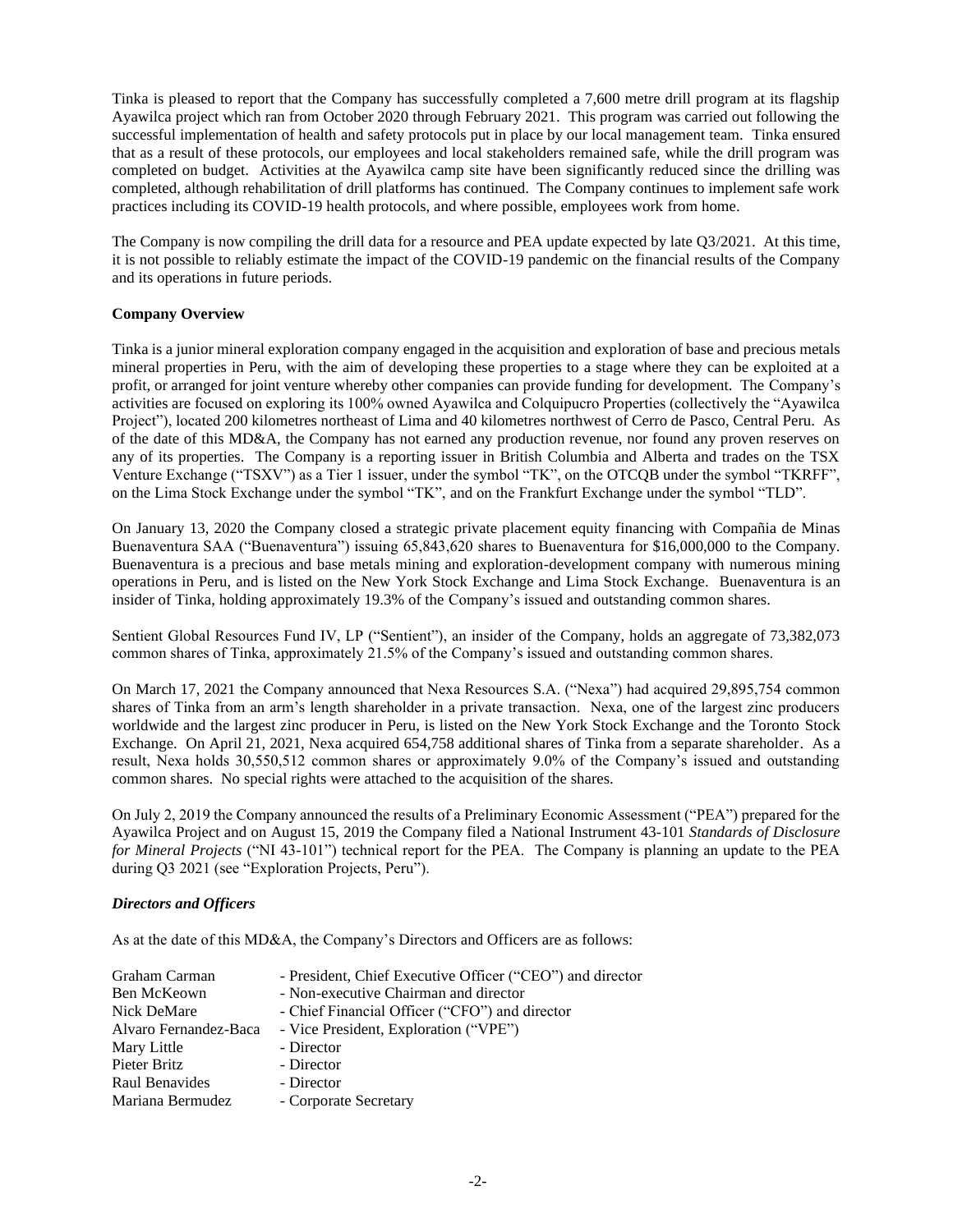# **Exploration Projects, Peru**

# *Introduction*

As at the date of this MD&A, the Company holds 59 granted mining concessions covering 16,548 hectares through its 100%-owned subsidiary, Tinka Resources S.A.C., at the Company's flagship Ayawilca Project in the Department of Pasco, Central Peru. The Ayawilca Project is located 200 km northeast of Lima and 40 km northwest of Cerro de Pasco, a large carbonate replacement deposit ("CRD") mined for silver, zinc, lead and copper in historic and recent times. The key asset is the Ayawilca Zinc Zone deposit, which contains an estimated 5.6 billion pounds of zinc and 25 million ounces of silver in inferred resources, and an additional 1.8 billion pounds zinc and 6 million ounces silver in indicated resources (November 2018 mineral resource estimate - see "Mineral Resources" section below). Zinc mineralization was discovered by Tinka in 2012, and more than 85,000 metres of drilling has been completed at the project since that time.

Ayawilca also hosts a tin deposit (the "Tin Zone") that is physically separated from the Zinc Zone but is situated close by. The Tin Zone deposit contains an estimated 200 million pounds of tin, 67 million pounds of copper and 8 million ounces of silver in inferred resources (November 2018 mineral resource estimate). Tin mineralization is hosted by cassiterite, the most common ore-forming mineral of tin, and is associated with little to no zinc mineralization.

Tinka also owns a silver-only deposit at Colquipucro (the "Colqui Silver Zone" or "Colqui"), 2 km north of the Zinc Zone. Silver mineralization at Colqui occurs from surface to a depth of 100 metres, and is a disseminated oxide deposit hosted by quartz-rich sandstones. Colqui contains an estimated 14 million ounces of silver in indicated resources and 13 million ounces in inferred resources (May 2016 resource estimate - see "Mineral Resources" section below). The Colqui deposit remains open to the west.

Tinka also has 100% ownership of Darwin Peru S.A.C. which holds 2 granted mining concessions covering 1,700 hectares and 8 mining concession applications for 5,200 hectares at three grass roots exploration areas located in central Peru all of which are considered prospective for gold-silver and base metals.

## *Current Activities*

# *Drilling*

As anticipated in the previous MD&A, the Company's 7,600 metre 21-hole resource expansion drill program at Ayawilca was completed by early March 2021. The focus of the drill program was to test extensions of high-grade mineralization at West and South Ayawilca, and to expand the indicated resources at the Zinc Zone. Results for all 21 holes have now been released, and recent zinc-silver and tin drill intersections are highlighted in the section below.

While the focus of the 2020-2021 drill program was on resource definition of zinc-silver mineralization, significant tin mineralization was also intercepted in several of the drill holes especially at South Ayawilca. Tinka has discovered a new zone of high-grade tin mineralization, immediately adjacent to the highest grade zinc resource. This is the first time that tin mineralization of such high grade has been discovered at South Ayawilca. Tin mineralization was intersected in eight adjacent drill holes, including seven of the recent holes, in zones that typically contain very minor or no zinc mineralization. The tin is believed to be hosted by multiple, flat-dipping lenses with each lens up to 12 metres in thickness and with horizontal dimensions of approximately 200 metres, remaining open to the north. Tin mineralization in hole A21-187 (12 metres grading 3.1% tin) occurs 40 metres above zinc mineralization in the same hole (4.1 metres grading 17.7% zinc).

Tin is traditionally used as a solder and for plating of other metals but it also is a key metal in new applications such as autonomous and electric vehicles, renewable energy, energy storage, and advanced computing. Tin has the highest value of the major base metals and is currently trading at around US\$30,000 per tonne or 3 times the value of copper and 10 times the value of zinc [\(source\)](https://www.westmetall.com/en/markdaten.php).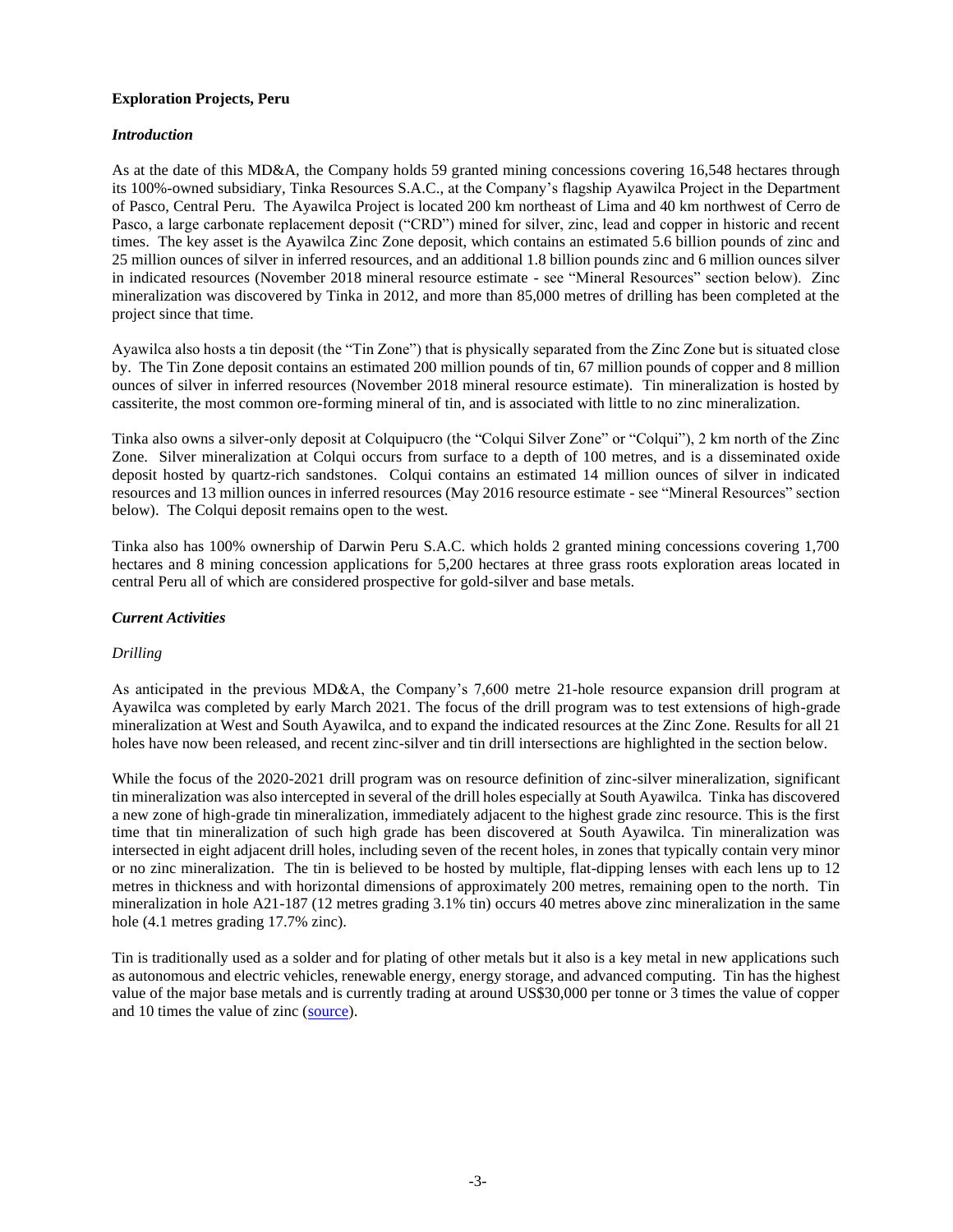Recent drill highlights are as follows:

# **Tin Zone - South Area:**

## Hole A21-187

- 12.0 metres @ 3.05% tin from 262.0 metres depth, *including 2.0 metres @ 5.43% tin from 266.0 metres depth.*
- Hole A21-185
	- 2.0 metres @ 1.25% tin from 332.0 metres depth; and
	- 7.0 metres @ 0.78% tin from 373.0 metres depth;

# Hole A21-184

• 4.5 metres @ 0.54% tin from 286.4 metres depth; Hole A20-177

• 2.2 metres  $\omega$  0.63% tin from 317.0 metres depth; Hole A20-176

• 4.0 metres @ 0.66% tin from 300.0 metres depth; Hole A20-174

• 4.0 metres @ 1.03% tin from 348.0 metres depth; Hole A20-173

• 3.9 metres  $\omega$  0.96% tin from 253.1 metres depth; Hole A17-063\*

• 11.0 metres @ 1.81% tin from 275.0 metres depth.

# **Zinc Zone - South Area:**

## Hole A20-187

- 4.1 metres  $@ 17.7\%$  zinc  $\&$  34 g/t silver from 302.9 metres depth; and
- 40.0 metres @ 8.8% zinc & 12 g/t silver from 324.0 metres depth, *including 9.1 metres @ 20.1% zinc & 23 g/t silver from 353.3 metres depth.*

#### Hole A20-185

- \*1.7 metres  $@$  23.4% zinc  $&$  97 g/t silver from 133.3 metres depth; and
- 5.0 metres  $\omega$  6.9% zinc  $\&$  13 g/t silver from 289.6 metres depth; and
- 23.6 metres @ 9.4% zinc & 10 g/t silver from 304.3 metres depth, *including*
- *9.6 metres @ 12.5% zinc & 14 g/t silver from 316.4 metres depth.*

# Hole A21-184

• 16.6 metres  $\omega$  5.0% zinc  $\&$  12 g/t silver from 281.8 metres depth.

# **Zinc Zone - Camp area:**

# Hole A20-180

• \*1.3 metres  $\omega$  34.6% zinc, 0.9% lead  $\&$  190 g/t silver from 89.0 metres depth. Hole A20-181

• 5.9 metres  $@$  11.4% zinc, 1.9% lead  $&$  39 g/t silver from 225.2 metres depth.

# Hole A20-181a

• 16.0 metres  $@$  4.1% zinc  $&$  10 g/t silver from 240.0 metres depth.

# Hole A20-182

- 4.8 metres  $\omega$  3.8% zinc, 3.0% lead  $\&$  93 g/t silver from 191.5 metres depth; and
- 3.9 metres  $\omega$  21.1% zinc  $\&$  33 g/t silver from 301.8 metres depth.

# Hole A20-183

• 6.0 metres @ 3.0% zinc, 2.1% lead & 57 g/t silver from 202.0 metres depth.

True thicknesses of the tin and zinc intersections above are estimated to be at least 90% of the downhole thicknesses.

# *Work Programs for 2021*

Following the incorporation and interpretation of all 2020-2021 drill data, the Company will be updating both the Zinc Zone and Tin Zone mineral resource estimations. An updated PEA is planned before the end of Q3/2021. The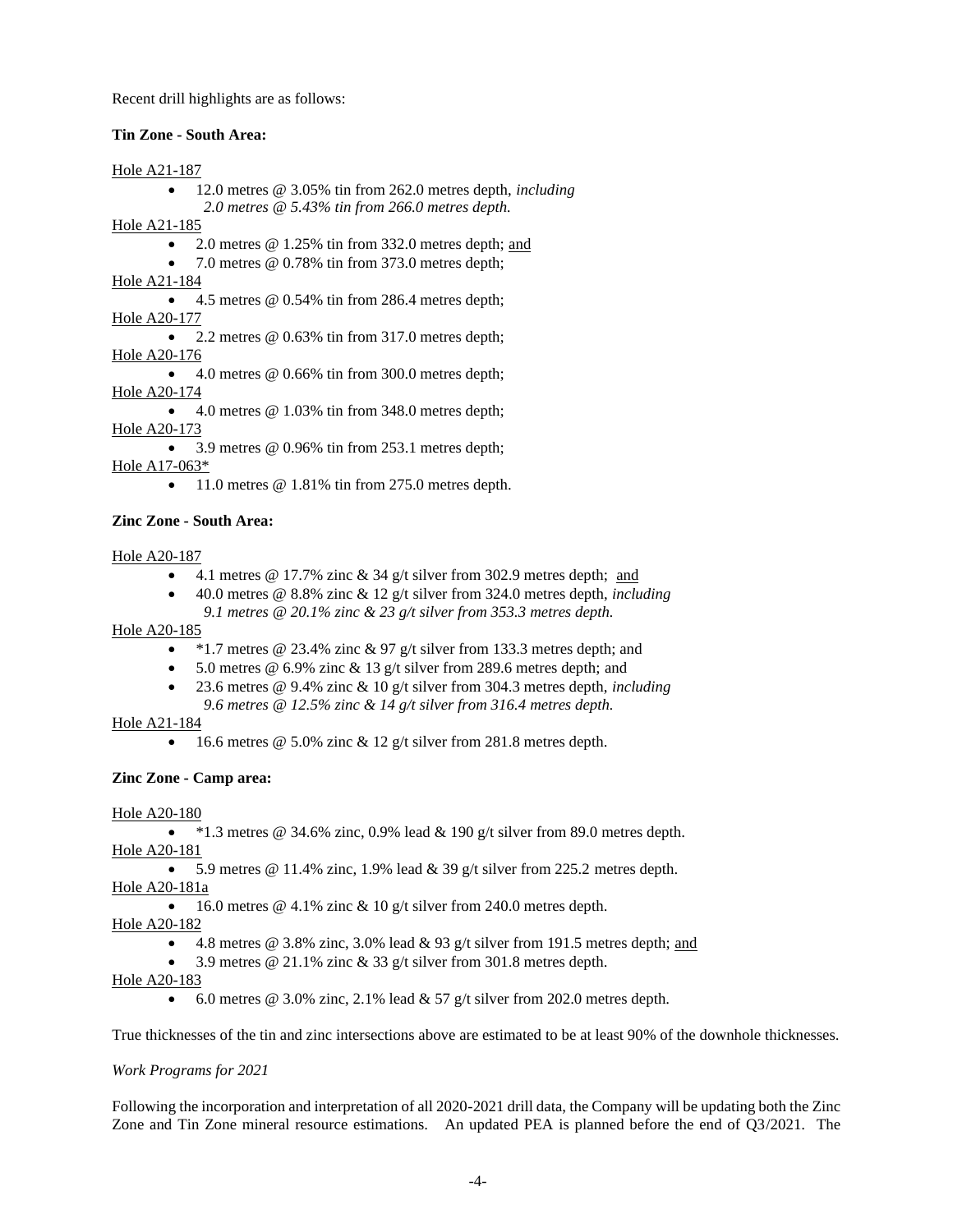updated PEA will consider a revised mine plan and a higher mine throughput above 5,000 tonnes per day (the production rate used in the 2019 PEA). The updated PEA will also include revisions to some of the mine components for the Zinc Zone deposit (including tailings and power requirements), and may consider processing of Tin Zone mineralization (subject to metallurgical test results which are pending).

Tinka is focusing on long-term permitting requirements for a future mine development at Ayawilca. An extended permit is required to cover additional drill targets which lie outside of the current permit area, and those documents are expected to be filed soon. Access agreement extensions with the local communities are also in progress.

Initial field visits to three new exploration properties which were recently staked in central Peru is planned for the upcoming quarter. All three areas are early-stage exploration targets covering areas considered prospective for goldsilver and copper-zinc.

Tinka continues to look for and assess new opportunities that are potentially value-adding and that fit with the Company's business plan which focuses on the exploration and discovery of potential world-class base and precious metals deposits in Peru.

# *Preliminary Economic Assessment*

A PEA for the Ayawilca Zinc Zone was released on July 2, 2019. The PEA was prepared in accordance with NI 43- 101 by Amec Foster Wheeler Peru S.A. ("Wood") as principal consultant, Transmin Metallurgical Consultants, and Roscoe Postle Associates Inc. ("RPA"). The NI 43-101 technical report was filed on August 15, 2019, and can be downloaded under the Company's profile on [www.sedar.com](http://www.sedar.com/) or from the Company's website [here.](https://www.tinkaresources.com/assets/docs/reports/Tinka%20Ayawilca%20TR%20Final.pdf) The Report is titled *"Ayawilca Polymetallic Project, Department of Pasco, Central Peru - NI 43-101 Technical Report"*.

Key highlights of the 2019 PEA include:

- 1. After-tax net present value "(NPV")<sub>8%</sub> of US \$363 million and pre-tax NPV<sub>8%</sub> of US \$609 million for the Ayawilca Zinc Zone (using metal prices of US \$1.20/lb zinc, US \$18/oz silver, and US \$0.95/lb lead at an NSR cut-off of US \$ 65 per tonne).
- 2. Initial Capex of US \$262 million with after-tax IRR of 27.1% and pre-tax IRR of 37.2%.
- 3. A 21-year mine life with life of mine ("LOM") head grades of 6.05% zinc, 18.3 g/t silver and 0.25% lead.
- 4. Average annual production of approximately 101,000 tonnes of zinc recovered in concentrate and approximately 906,000 ounces of silver in a silver-lead concentrate.
- 5. Leverage to zinc price: 20% increase in zinc price increases after-tax NPV<sub>8%</sub> to US \$606 million.
- 6. Indium, while occurring in high concentrations in the zinc concentrate, was not considered a payable metal in the PEA with the exception of a reduced treatment charge assumption in concentrates shipped to Asia.

Note: The PEA is preliminary in nature and includes inferred mineral resources that are considered too speculative geologically to have the economic considerations applied to them that would enable them to be categorized as mineral reserves, and there is no certainty that the PEA will be realized. Mineral resources are not mineral reserves and do not have demonstrated economic viability.

| <b>PEA Financial Summary</b>                       | <b>Pre-tax</b>   | After-tax        |
|----------------------------------------------------|------------------|------------------|
| NPV (8% discount rate)                             | US \$609,000,000 | US \$363,000,000 |
| Internal Rate of Return ("IRR")                    | 37.2%            | 27.1%            |
| Payback period                                     | 2.2 years        | 3.1 years        |
| Pre-production capital expenditure $(Capex)^{(1)}$ |                  | US \$261,900,000 |
| <b>Sustaining Capex</b>                            |                  | US \$144,600,000 |
| <b>LOM</b> Capex                                   |                  | US \$406,500,000 |
| Closure Cost (5.0% of LOM Capex)                   |                  | US \$20,300,000  |

# **Table 1. Summary of 2019 PEA Results**

Notes: (1) Includes contingencies of US \$45,000,000.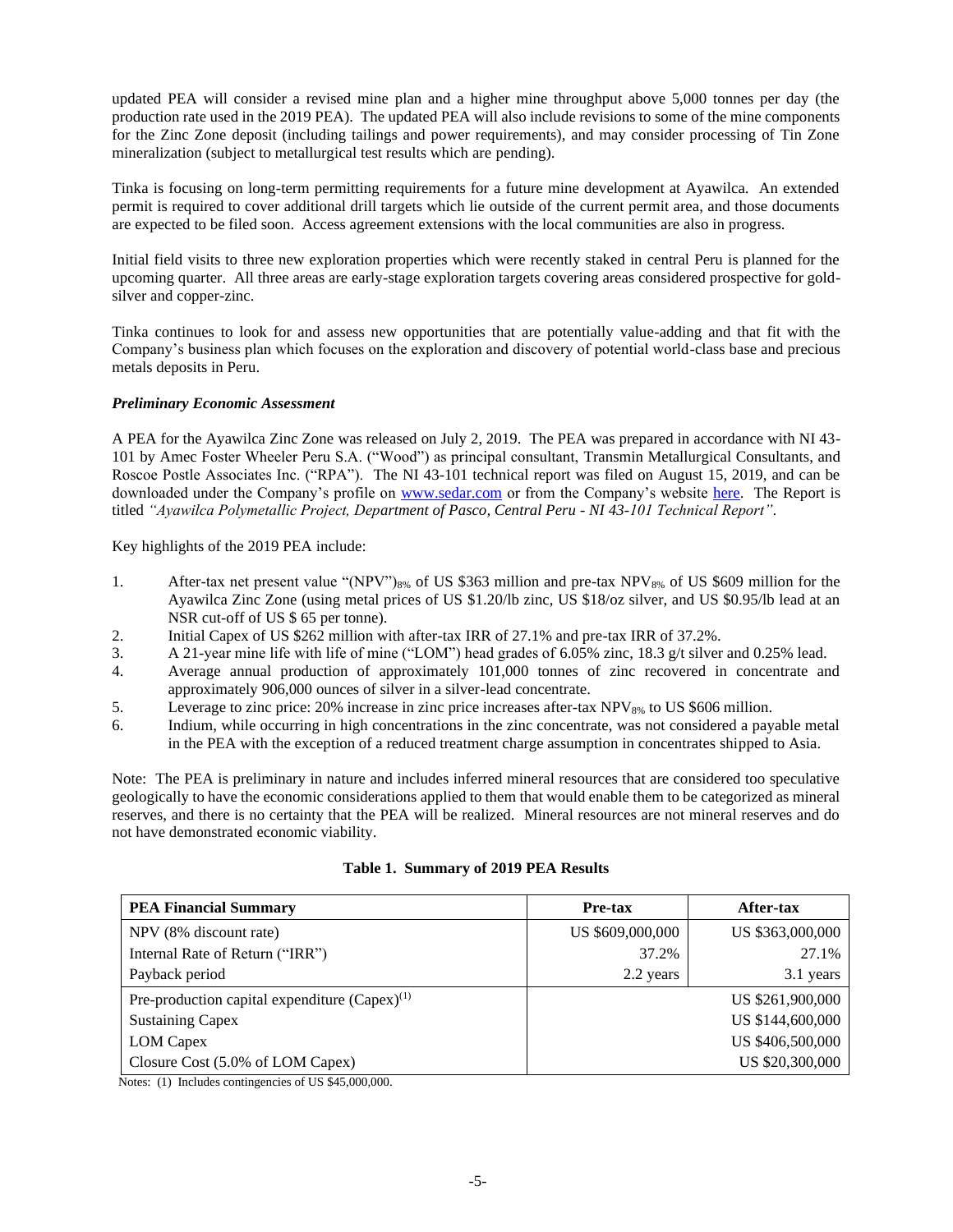| <b>PEA Operating Summary</b>                               |                    |
|------------------------------------------------------------|--------------------|
| Processing plant throughput                                | $5,000$ t/day      |
| Average annual zinc concentrate production                 | 201,500 dmt/year   |
| Average annual lead-silver concentrate production          | 7,570 dmt/year     |
| Average annual silver in lead concentrate                  | 905,700 oz/year    |
| Net Smelter Return ("NSR") from zinc and lead concentrates | US \$4,002,000,000 |
| Mining costs                                               | US \$36.66/t       |
| Processing costs                                           | US $$6.44/t$       |
| General and administration costs                           | US \$5.48/t        |
| <b>Total Operating Costs (Opex)</b>                        | US \$48.57/t       |
| Notes: $dmt = dry$ metric tonne                            |                    |

| <b>PEA Metal Prices, Cut-off, and Other Assumptions</b> | Input value       |
|---------------------------------------------------------|-------------------|
| Zinc Price                                              | US \$1.20/lb      |
| Lead Price                                              | US \$0.95/lb      |
| <b>Silver Price</b>                                     | US $$18$ /oz      |
| NSR Cut-off value                                       | US $$65/t$        |
| Total material processed (LOM)                          | 38,200,000 tonnes |
| Mine Life                                               | 21.1 years        |

## *Mineral Resources*

The resources at the Ayawilca Project, as estimated by SLR Consulting (Canada) Ltd (previously Roscoe Postle Associates Inc.) are highlighted in the following tables. The Mineral Resources for the Zinc Zone (Tables 2 to 4) and Tin Zone (Table 5) have an effective date of November 26, 2018. The Colquipucro Silver Zone resource estimate has an effective date of May 25, 2016 (Table 6).

# **Table 2 - Ayawilca Deposit Indicated Mineral Resource - Zinc Zone as of November 26, 2018 Sensitivities at various cut-off grades**

|                            |                        |                      | $\cdots$ . $\cdots$ . $\cdots$ . $\cdots$ . $\cdots$ . $\cdots$ |                |                 |                        |
|----------------------------|------------------------|----------------------|-----------------------------------------------------------------|----------------|-----------------|------------------------|
| <b>NSR</b><br>\$/t Cut-off | <b>Tonnage</b><br>(Mt) | ZnEq<br>$(\%$ grade) | Zinc<br>$(\%)$                                                  | Lead<br>$(\%)$ | Indium<br>(g/t) | <b>Silver</b><br>(g/t) |
| 40                         | 13.6                   | 7.4                  | 6.3                                                             | 0.16           | 75              | 15                     |
| 50                         | 12.4                   | 7.9                  | 6.7                                                             | 0.17           | 80              | 15                     |
| 55                         | 11.7                   | 8.1                  | 6.9                                                             | 0.16           | 84              | 15                     |
| 60                         | 10.8                   | 8.5                  | 7.2                                                             | 0.16           | 89              | 16                     |
| 70                         | 9.4                    | 9.2                  | 77                                                              | 0.15           | 99              | 16                     |
| 80                         | '.9                    | 10.0                 | 8.4                                                             | 0.15           |                 |                        |

Notes:

1. Base case highlighted with **bold** text.

2. See Table 4 for notes.

# **Table 3 - Ayawilca Deposit Inferred Mineral Resources - Zinc Zone as of November 26, 2018 Sensitivities at various cut-off grades**

| <b>NSR</b><br>\$/t Cut-off | <b>Tonnage</b><br>(Mt) | ZnEq<br>$(\%$ grade) | 500<br>Zinc<br>$(\%)$ | Lead<br>$(\%)$ | Indium | <b>Silver</b> |
|----------------------------|------------------------|----------------------|-----------------------|----------------|--------|---------------|
|                            |                        |                      |                       |                | (g/t)  | (g/t)         |
| 40                         | 52.7                   | 6.2                  | 5.2                   | 0.24           | 60     | 17            |
| 50                         | 48.1                   | 6.5                  | 5.4                   | 0.24           | 64     | 7             |
| 55                         | 45.0                   | 6.7                  | 5.6                   | 0.23           | 67     | 17            |
| 60                         | 41.5                   | 7.0                  | 5.8                   | 0.23           | 70     | 18            |
| 70                         | 33.9                   | 7.6                  | 6.4                   | 0.22           | 78     | 18            |
| 80                         | 26.9                   | 8.3                  | 6.9                   | 0.22           | 86     | 20            |

Notes:

1. Base case highlighted with **bold** text.

2. See Table 4 for notes.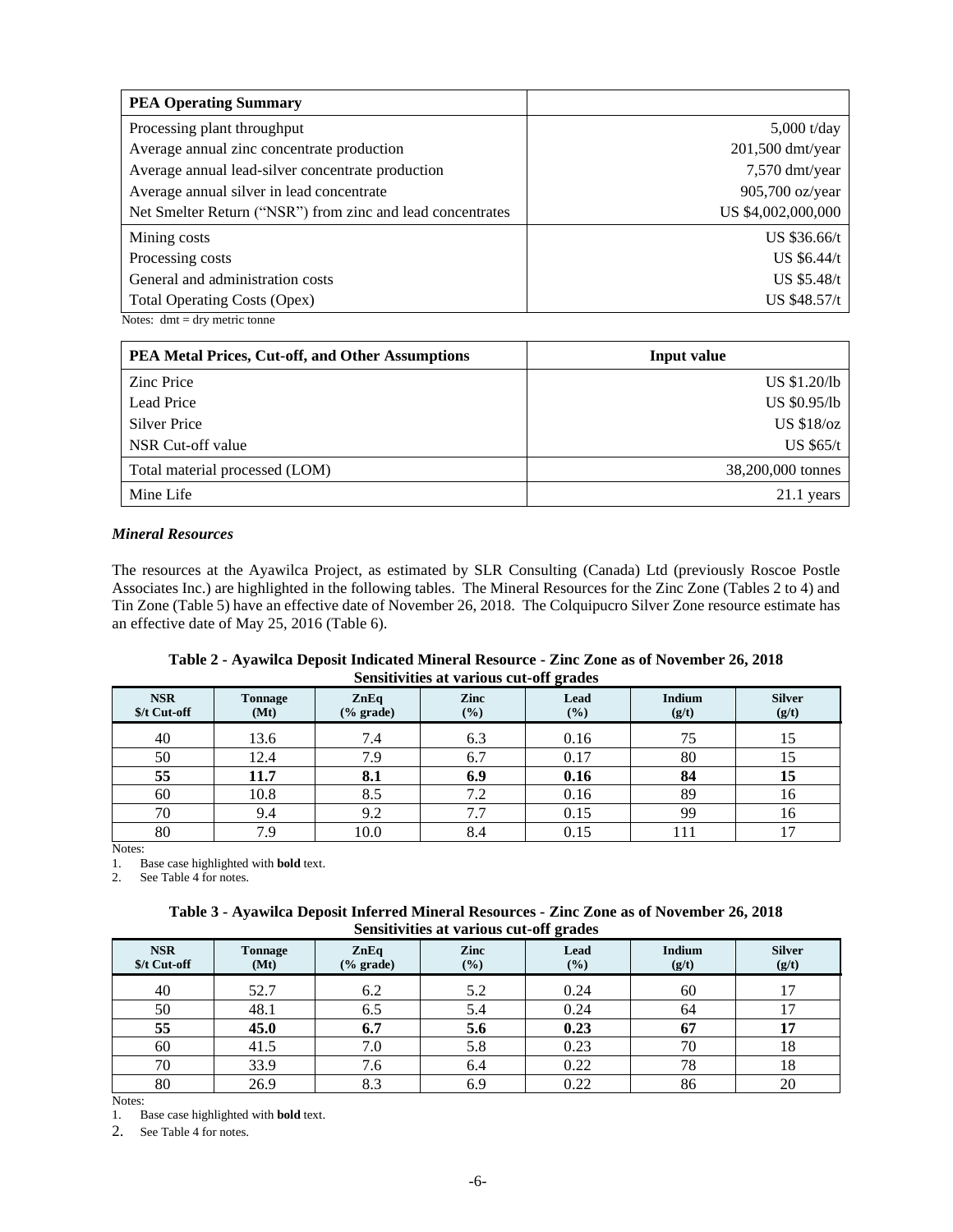|                        | <b>Tonnage</b> | ZnEq   | Zn  | 11000110001001700<br><b>Ph</b> | In    | Ag    | Zn    | <b>Ph</b> | In    | Ag    |
|------------------------|----------------|--------|-----|--------------------------------|-------|-------|-------|-----------|-------|-------|
| Area                   | (Mt)           | $(\%)$ | (%) | (%)                            | (g/t) | (g/t) | (Mlb) | (Mlb)     | (kg)  | (Moz) |
| <b>Indicated</b>       |                |        |     |                                |       |       |       |           |       |       |
| West                   | 7.8            | 7.7    | 6.5 | 0.20                           | 72    | 15    | 1.126 | 35        | 561   | 3.9   |
| South                  | 3.9            | 9.1    | 7.6 | 0.09                           | 108   | 16    | 652   | 8         | 422   | 2.0   |
| <b>Total Indicated</b> | 11.7           | 8.1    | 6.9 | 0.16                           | 84    | 15    | 1.778 | 42        | 983   | 5.8   |
| <b>Inferred</b>        |                |        |     |                                |       |       |       |           |       |       |
| West                   | 5.0            | 7.1    | 6.4 | 0.27                           | 34    | 17    | 699   | 30        | 170   | 2.8   |
| Central                | 18.6           | 5.6    | 4.6 | 0.23                           | 62    | 12    | 1.884 | 95        | 1,153 | 7.5   |
| East                   | 11.3           | 5.9    | 5.0 | 0.18                           | 56    | 14    | 1,238 | 44        | 633   | 5.0   |
| South                  | 10.2           | 9.6    | 7.9 | 0.27                           | 103   | 30    | 1.764 | 61        | 1.047 | 9.9   |
| <b>Total Inferred</b>  | 45.0           | 6.7    | 5.6 | 0.23                           | 67    | 17    | 5,585 | 230       | 3,003 | 25.2  |

**Table 4 - Zinc Zone Mineral Resources Base Case at Ayawilca by Area As of November 26, 2018**

Notes:

1. The Qualified Person for the estimate is Ms. Dorota El Rassi, P.Eng., an RPA employee. Mineral Resources have an effective date of November 26, 2018.

2. Mineral Resources are reported using the 2014 CIM Definition Standards. Mineral Resources that are not Mineral Reserves do not have demonstrated economic viability.

3. Mineral Resources are reported above a cut-off grade of US \$55 per tonne NSR value.

4. The NSR value was based on estimated metallurgical recoveries, assumed metal prices and smelter terms, which include payable factors, treatment charges, penalties, and refining charges. Metal price assumptions were: US \$1.15/lb Zn, US \$300/kg In, US \$15/oz Ag, and US\$1.00/lb Pb. Metal recovery assumptions were: 90% Zn, 75% In, 60% Ag, and 75% Pb. The NSR value for each block was calculated using the following NSR factors: US \$15.34 per % Zn, US\$ 4.70 per % Pb, US \$0.18 per gram In, and US \$0.22 per gram Ag.

5. The NSR value was calculated using the following formula:  $NSR = Zn(\%)^*US$  \$15.34+Pb(%)\*US \$4.70+In(g/t)\*US \$0.18+Ag(g/t)\*US \$0.22

6. The ZnEq value was calculated using the following formula:

ZnEq = NSR/US \$15.34

7. Numbers may not add due to rounding.

# **Table 5 - Tin Zone Inferred Mineral Resources at Ayawilca Deposit**

**As of November 26, 2018**

|                  | <b>Tonnage</b> | <b>SnEq</b> | Sn              | Cu     | Ag    | <b>Sn</b> | Cu    | Ag    |
|------------------|----------------|-------------|-----------------|--------|-------|-----------|-------|-------|
|                  | (Mt)           | $(\%f)$     | $(\frac{6}{6})$ | $(\%)$ | (g/t) | (Mlb)     | (Mlb) | (Moz) |
| <b>Tin Zones</b> | 14.5           | 0.70        | 0.63            | 0.21   | 18    | 201       | 67    |       |

**Notes:**

1. The Qualified Person for the estimate is Ms. Dorota El Rassi, P.Eng., an RPA employee. Mineral Resources have an effective date of November 26, 2018 CIM definitions were followed for Mineral Resources.

2. Mineral Resources are reported using the 2014 CIM Definition Standards. Mineral Resources that are not Mineral Reserves do not have demonstrated economic viability.

3. Mineral Resources are reported above a cut-off grade of US \$55 per tonne NSR value.

4. The NSR value was based on estimated metallurgical recoveries, assumed metal prices and smelter terms, which include payable factors, treatment charges, penalties, and refining charges. Metal price assumptions were: US \$9.00/lb Sn, US \$2.85/lb Cu, and US \$15/oz Ag. Metal recovery assumptions were: 86% Sn, 75% Cu, and 60% Ag. The NSR value for each block was calculated using the following NSR factors: US \$155.21 per % Sn, US \$37.59 per % Cu, and US \$0.22 per gram Ag.

5. The NSR value was calculated using the following formula:  $US$NSR = Sn(%i)$ <sup>\*US\$155.21+Cu(%)\*US\$37.59+Ag(g/t)\*US\$0.22</sup>

6. The SnEq value was calculated using the following formula: SnEq = NSR/US \$155.21

7. Numbers may not add due to rounding.

| Table 6 - Mineral Resource Estimate, Colqui Silver Zone - As of May 25, 2016 |
|------------------------------------------------------------------------------|
|------------------------------------------------------------------------------|

| <u>Mineral Alessaree Listinate, Colqui sirver Lishe</u><br><b>Zone and Confidence Classification</b> | <b>Tonnage</b><br>(Mt) | Ag<br>(g/t) | $140 \, \text{J}$ $114 \, \text{J}$ $10 \, \text{J}$<br><b>Contained Ag</b><br>(Moz) |
|------------------------------------------------------------------------------------------------------|------------------------|-------------|--------------------------------------------------------------------------------------|
| <i>Indicated</i>                                                                                     |                        |             |                                                                                      |
| <b>High Grade Lenses</b>                                                                             | 2.9                    | 112         | 10.4                                                                                 |
| Low Grade Halo                                                                                       | 4.5                    | 27          | 3.9                                                                                  |
| <b>Total Indicated</b>                                                                               | 7.4                    | 60          | 14.3                                                                                 |
| <i>Inferred</i>                                                                                      |                        |             |                                                                                      |
| <b>High Grade Lenses</b>                                                                             | 2.2                    | 105         | 7.5                                                                                  |
| Low Grade Halo                                                                                       | 6.2                    | 28          | 5.7                                                                                  |
| <b>Total Inferred</b>                                                                                | 8.5                    | 48          | 13.2                                                                                 |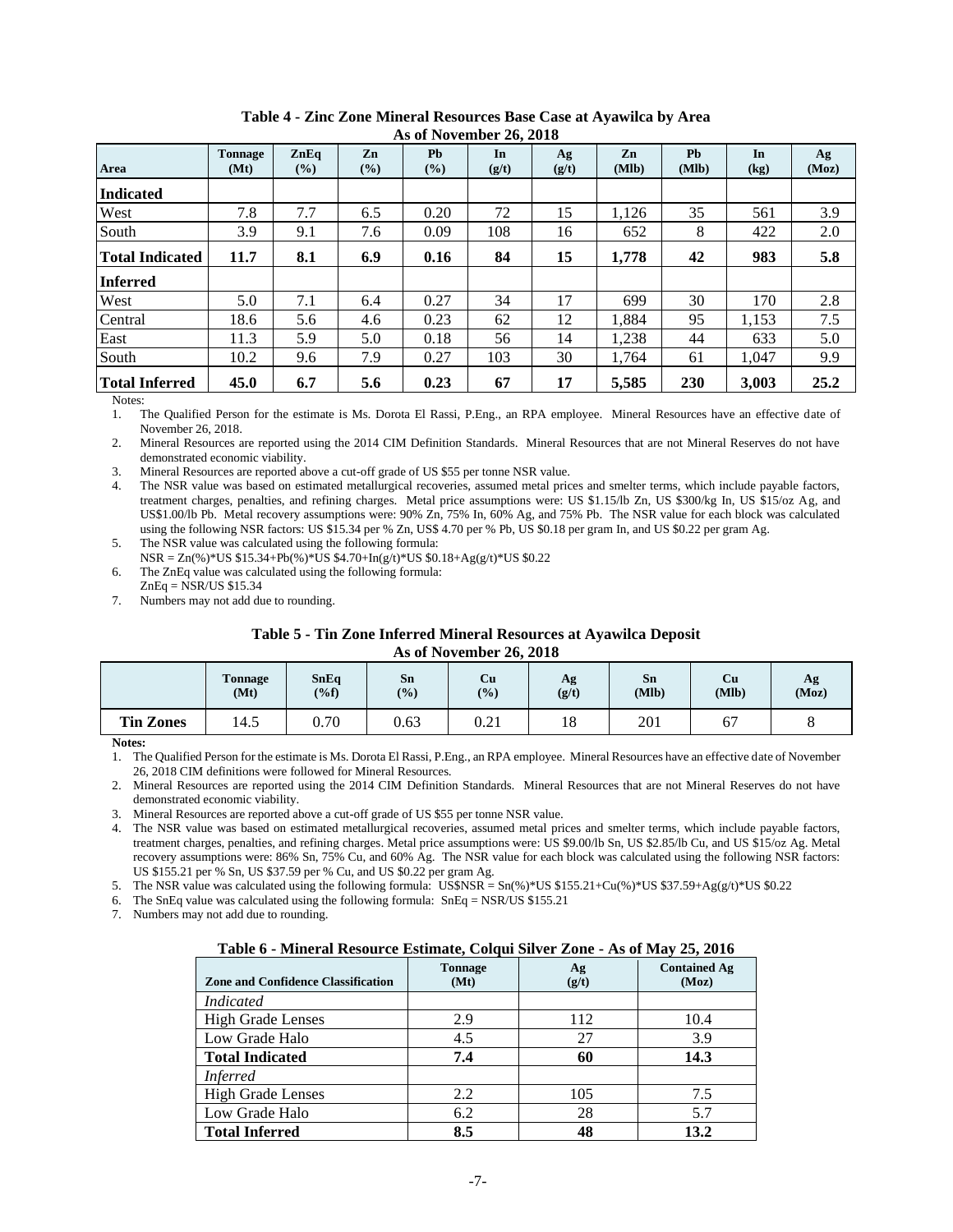#### **Notes:**

- 1. The Qualified Person for the estimate is Ms. Dorota El Rassi, P.Eng., an RPA employee. Mineral Resources have an effective date of May 25, 2016.
- 2. Mineral Resources are reported using the 2014 CIM Definition Standards. Mineral Resources that are not Mineral Reserves do not have demonstrated economic viability.
- 3. Mineral Resources are reported within a preliminary pit-shell and above a reporting cut-off grade of 15  $g/t$  Ag for the Low-Grade Halo and 60 g/t Ag for the High-Grade Lenses.
- 4. The cut-off grade is based on a silver price of US\$24/oz Ag.
- 5. Numbers may not add due to rounding.

#### *Ayawilca Project - Geology*

Zinc mineralization at Ayawilca is predominantly hosted by the Pucará Group limestone, a gently dipping limestone unit 150 to 250 m thick of Triassic-Jurassic age, which does not outcrop in the immediate area. The lower contact of the Pucará limestone is interpreted as a low-angle thrust fault beneath which lies Excelsior Group metamorphosed sediments or "phyllite" of Paleozoic age. Pucará limestone is overlain by Goyllarisguizga ("Goyllar") sandstones and siltstones 120 to 200 metres thick of Cretaceous age, which outcrop extensively above the resource area and are gently east dipping. Goyllar sandstones host a minor component of the Zinc Zone resource near the contact with limestone. The sandstone acted as a "seal" to the mineralization, one of the reasons as to why Ayawilca was not discovered until 2012. Mineralization is believed to be associated with Tertiary intrusions which post-date uplift and folding, but no intrusive rocks have been intersected in drilling.

The Colquipucro Fault, a major north-northwest trending steep-dipping fault system on the western side of the deposit, appears to control high-grade zinc mineralization at the West and South Ayawilca areas. Low-angle thrust faults acted as conduits for both the tin and zinc mineralization, both at the phyllite-limestone contact and within the limestone. An anticlinal fold hinge, which runs parallel to the Colquipucro Fault, appears to be have concentrated the high-grade zinc at South Ayawilca.

Zinc mineralization occurs as sulphide "mantos" typically 5 to 30 m thick and up to 50 m thick. At West and South Ayawilca the mantos are stacked on top of each other to form thick almost continuous zones with vertical thicknesses of up to 150 m. Zinc mantos at Central and East Ayawilca are typically narrower, with individual mantos horizontally continuous over hundreds of metres. Zinc mineralization occurs as iron-rich sphalerite ("marmatite") accompanied by low-iron sphalerite, pyrite, magnetite with minor pyrrhotite, galena, arsenopyrite, and chalcopyrite, together with chlorite, clay, siderite, and quartz.

The Tin Zone mineralization predates and is physically separated from the Zinc Zone mineralization. The tin mineralization typically forms flat-lying sulphide mantos between 5 and 20 metres thick at the contact of the limestone and phyllite. The tin-bearing mantos consist of pyrrhotite rich sulphides with lesser quartz, chlorite, cassiterite, pyrite, and chalcopyrite. Quartz stockworks in the phyllite can also host tin mineralization.

The Colqui Silver Zone ("Colqui") was mined at a small scale in historic times for lead and silver along narrow structures. Mineralization is hosted by Goyllar sandstones and occurs in both a disseminated and fracture hosted form. The majority of the drilled mineralization at Colqui is oxidised, associated with iron oxides and/or manganese oxides. Silver mineralization occurs from surface to a depth of about 100 metres.

## **Qualified Persons**

The qualified person for the Company's projects, Dr. Graham Carman, President and CEO of the Company and a Fellow of the Australasian Institute of Mining and Metallurgy ("FAUSIMM"), has reviewed and verified the technical information in this MD&A and is responsible for other technical information (information not directly related to the Mineral Resource Estimate or the PEA) in this MD&A.

The Mineral Resources disclosed in this MD&A have been estimated by Mrs. Dorota El Rassi, P.Eng., of Roscoe Postle Associates Inc. (RPA). Mrs. El Rassi is a Qualified Persons as defined in NI 43-101 and independent of Tinka.

Mr. William Colquhoun, previously Principal Metallurgical Consultant with Amec Foster Wheeler (Peru) S.A., a Wood company, and a Qualified Person as defined in NI 43-101 and independent of Tinka, was responsible for the results of the PEA contained in this MD&A.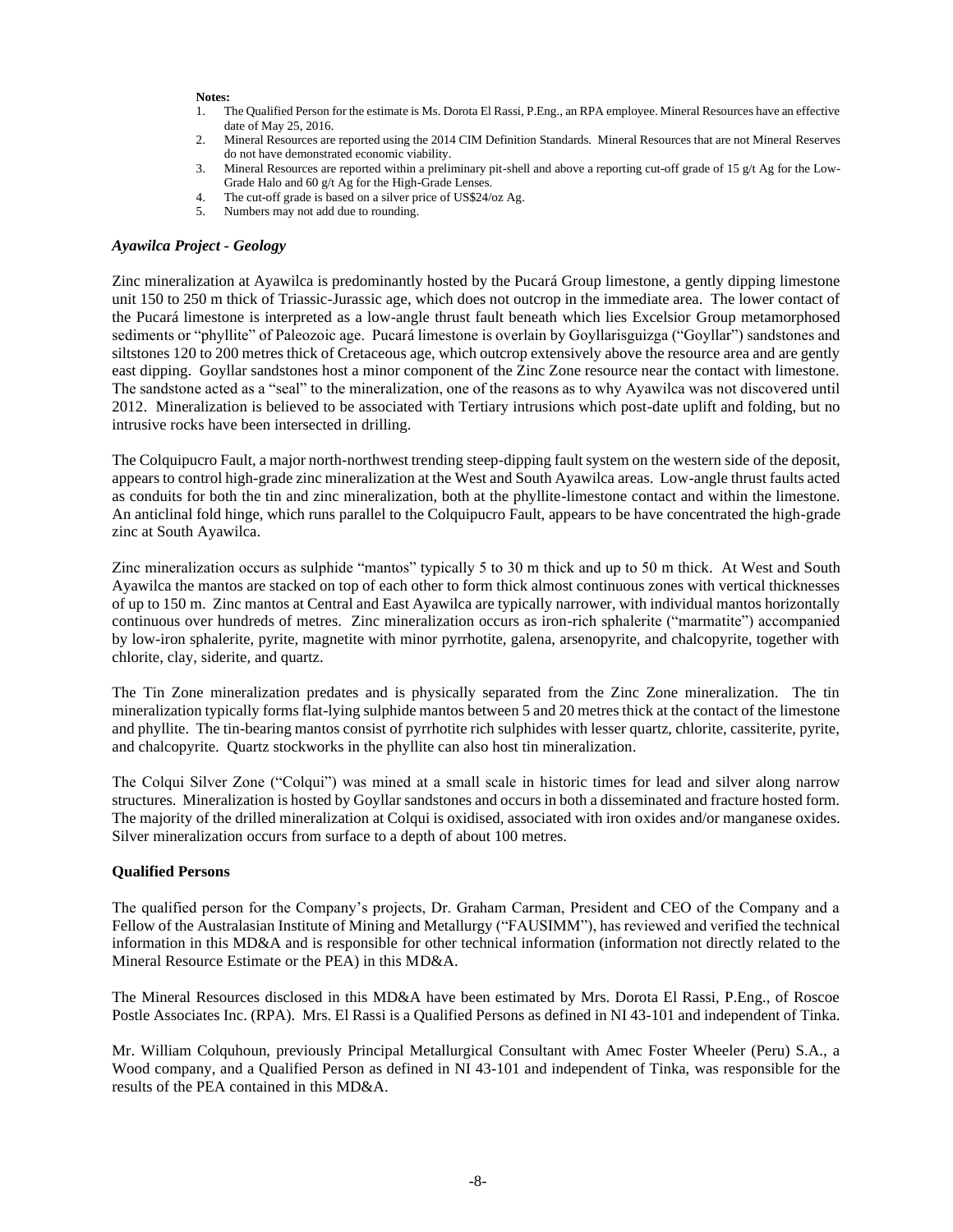Mr. Edwin Peralta, P.E., a Senior Engineer with Wood Mining and Metals USA, a Qualified Person under NI 43-101 and independent of Tinka, was responsible for the results of the PEA in this MD&A.

Mr. Adam Johnson, FAUSIMM (CP)., Chief Metallurgist with Transmin Metallurgical Consultants (Peru), a Qualified Person under NI 43-101 and independent of Tinka, was responsible for the metallurgical assumptions of the PEA in this MD&A.

## **Selected Financial Data**

The following selected financial information is derived from the unaudited condensed consolidated interim financial statements of the Company.

|                                      | <b>Fiscal 2021</b>           |                       |                               | <b>Fiscal 2020</b>     | <b>Fiscal 2019</b>           |                       |                              |                             |
|--------------------------------------|------------------------------|-----------------------|-------------------------------|------------------------|------------------------------|-----------------------|------------------------------|-----------------------------|
|                                      | <b>Mar. 31</b><br>2021<br>\$ | Dec. 31<br>2020<br>\$ | <b>Sept. 30</b><br>2020<br>\$ | <b>Jun. 30</b><br>2020 | <b>Mar. 31</b><br>2020<br>\$ | Dec. 31<br>2019<br>\$ | <b>Sept. 30</b><br>2019<br>S | <b>Jun. 30</b><br>2019<br>S |
| <b>Operations:</b>                   |                              |                       |                               |                        |                              |                       |                              |                             |
| Revenues                             | Nil                          | Nil                   | Nil                           | Nil                    | Nil                          | Nil                   | Nil                          | Nil                         |
| <b>Expenses</b>                      | (479, 598)                   | (366, 534)            | (417, 775)                    | (424, 330)             | (1,747,654)                  | (464,799)             | (436, 942)                   | (623,770)                   |
| Other items                          | (87, 637)                    | (501, 705)            | (3,053)                       | (567, 189)             | 933,211                      | 8,320                 | 105,579                      | (24,910)                    |
| Net loss and<br>comprehensive loss   | (567, 235)                   | (868, 239)            | (420, 828)                    | (991, 519)             | (814, 443)                   | (456, 479)            | (331, 363)                   | (648, 680)                  |
| Loss per share<br>-basic and diluted | (0.00)                       | (0.00)                | (0.00)                        | (0.01)                 | (0.00)                       | (0.00)                | (0.01)                       | (0.00)                      |
| Dividends per share                  | Nil                          | Nil                   | Nil                           | Nil                    | Nil                          | Nil                   | Nil                          | Nil                         |
| <b>Balance Sheet:</b>                |                              |                       |                               |                        |                              |                       |                              |                             |
| Working capital                      | 14,526,894                   | 16,838,169            | 20,160,588                    | 20,872,770             | 22,355,992                   | 4,441,536             | 5,945,016                    | 8,350,122                   |
| Total assets                         | 67,524,274                   | 68,798,852            | 69,306,911                    | 69,307,616             | 70,211,504                   | 52,067,039            | 52,808,759                   | 52,696,698                  |
| Total long-term liabilities          | Nil                          | Nil                   | Nil                           | Nil                    | Nil                          | Nil                   | Nil                          | Nil                         |

## **Results of Operations**

# *Three Months Ended March 31, 2021 Compared to Three Months Ended December 31, 2020*

During the three months ended March 31, 2021 ("Q2) the Company reported a net loss of \$567,235 compared to a net loss of \$868,239 for the three months ended December 31, 2020 ("Q1), a decrease in loss of \$301,004. The decrease in loss was primarily attributed to the recognition of a foreign exchange loss of \$542,280 in Q1 compared to a foreign exchange loss of \$121,342 in Q2 due to the fluctuation of US dollar and Canadian dollar exchange rates on the Company's US dollar cash holdings. In addition, general and administrative expenses increased by \$113,064, from \$366,534 in Q1 compared to \$479,598 in Q2.

# *Six Months Ended March 31, 2021 Compared to Six Months Ended March 31, 2020*

During the six months ended March 31, 2021 (the "2021 period") the Company reported a net loss of \$1,435,474 compared to a net loss of \$1,270,922 for the six months ended March 31, 2020 (the "2020 period"), an increase in loss of \$164,552. The increase in loss was primarily due to the recognition of a foreign exchange fluctuation of \$1,490,040, from a foreign exchange loss of \$663,622 during the 2021 period compared to a foreign exchange gain of \$826,418 during the 2020 period and offset by a \$1,366,321 decrease in general and administrative expenses, from \$2,212,453 during the 2020 period to \$846,132 during the 2021 period. Significant fluctuations in expenses were as follows:

- (i) during the 2021 period the Company recorded share-based compensation expense of \$26,084 (2020 \$1,040,580) on the granting and vesting of share options;
- (ii) during the 2021 period the Company incurred \$290,461 (2020 \$395,368) for directors and officers compensation. See also "Transactions with Related Parties";
- (iii) legal expenses increased by \$30,645 during the 2021 period to \$54,089 compared to \$23,444 during the 2020 period. The Company is incurring ongoing legal expenses relating to its listing on the Lima Stock Exchange and review of agreements;
- (iv) during the 2021 period the Company incurred \$7,953 (2020 \$33,801) for registration and virtual participation at investment conferences. The Company participated in fewer investment conferences during the 2021 period due to the impact of COVID-19;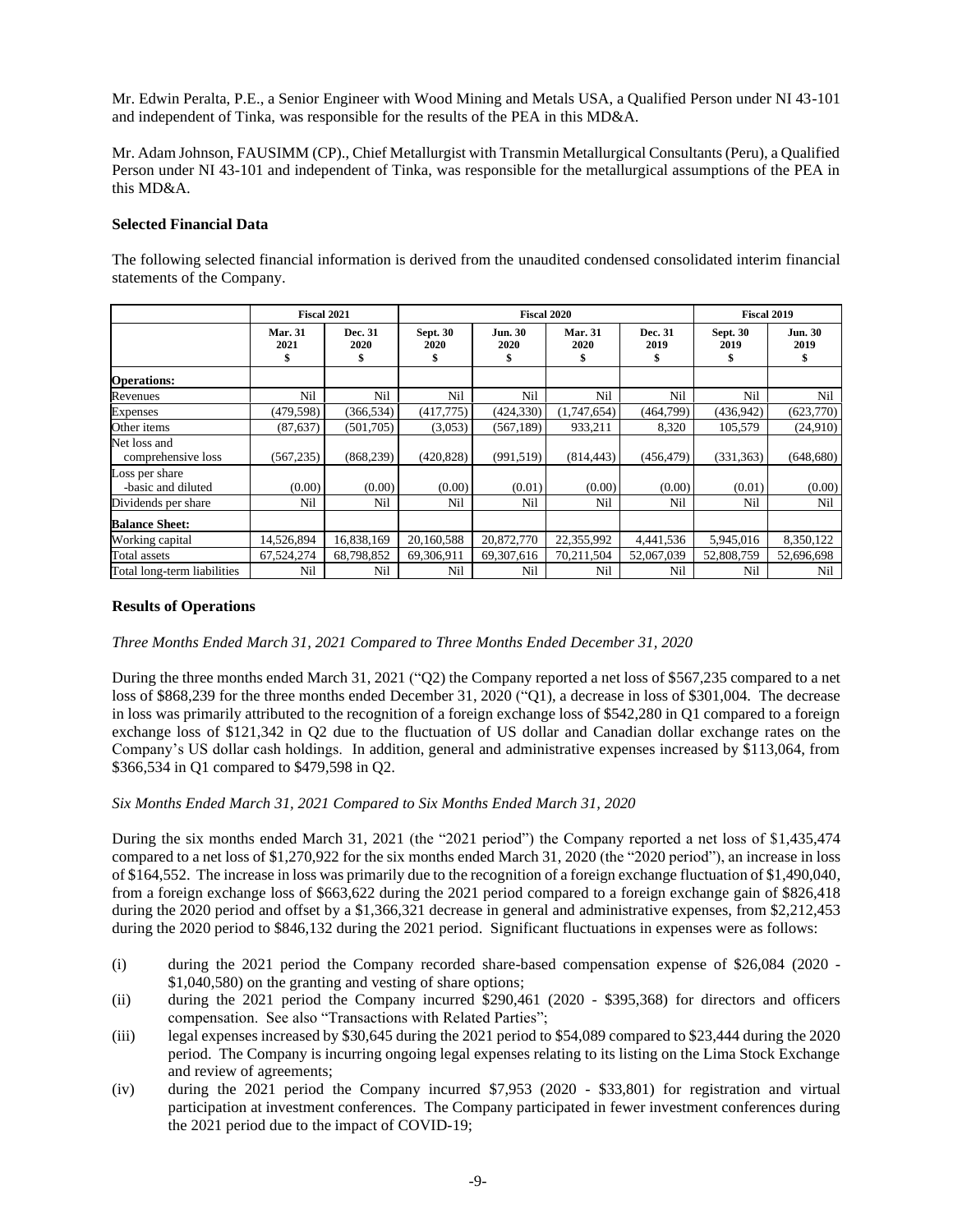- (v) during the 2020 period the Company incurred \$99,348 for corporate travel. No corporate travel was incurred in the 2021 period due to COVID-19;
- (vi) a \$28,637 decrease in office expense from \$109,626 during the 2020 period to \$81,259 during the 2021 period. The decrease in the 2021 period is due to the significant curtailment of activities in the Peru office due to COVID-19; and
- (vii) a \$75,744 decrease in salaries and benefits, from \$209,690 during the 2020 period to \$133,946 during the 2021 period. The decrease reflects the reduction of employees as a result of COVID-19 on activities in Peru during Q1/2021.

The Company holds its cash in interest bearing accounts in major financial institutions. The Company has also set aside US \$6,000,000 in deposit with its financial institution. These funds were segregated for the purpose of incurring expenditures for certain project related costs on the Company's Ayawilca Project. These funds also bear interest. Interest income is generated from the deposits and fluctuates primarily with the levels of cash on deposit. During the 2021 period the Company recorded interest income of \$74,280 compared to \$115,113 during the 2020 period.

The carrying costs of the Company's exploration and evaluation assets are as follows:

|             |                                    | As at March 31, 2021                                 |                   | As at September 30, 2020 |                                                |              |  |
|-------------|------------------------------------|------------------------------------------------------|-------------------|--------------------------|------------------------------------------------|--------------|--|
|             | <b>Acquisition</b><br><b>Costs</b> | <b>Deferred</b><br><b>Exploration</b><br>Costs<br>\$ | <b>Total</b><br>Φ | Acquisition<br>Costs     | <b>Deferred</b><br><b>Exploration</b><br>Costs | Total<br>\$  |  |
| Colquipucro | 402,014                            | 8,947,838                                            | 9.349.852         | 402.014                  | 8.794.352                                      | 9,196,366    |  |
| Ayawilca    | 1,398,071                          | 38,487,546                                           | 39,885,617        | 1.297.195                | 35,026,527                                     | 36, 323, 722 |  |
| Other       | 14,661                             | 3,289,293                                            | 3,303,954         |                          | 2,797,596                                      | 2,797,596    |  |
|             | 1,814,746                          | 50,724,677                                           | 52,539,423        | 1.699.209                | 46,618,475                                     | 48, 317, 684 |  |

Exploration and evaluation activities incurred during the 2021 period and fiscal 2020 are as follows:

|                                       | Colquipucro | <b>Avawilca</b><br>\$ | Other<br>\$ | <b>Total</b><br>\$ |
|---------------------------------------|-------------|-----------------------|-------------|--------------------|
| <b>Balance at September 30, 2019</b>  | 9,048,534   | 33,306,363            | 3,433,415   | 45,788,312         |
| <b>Exploration costs</b>              |             |                       |             |                    |
| Assay                                 |             | 17,564                |             | 17,564             |
| Camp costs                            | 530         | 616,066               |             | 616,596            |
| Community relations                   | 147,302     | 780,734               |             | 928,036            |
| Depreciation                          |             | 10,291                |             | 10,291             |
| Drilling                              |             | 52,811                |             | 52,811             |
| Engineering                           |             | 145,930               |             | 145,930            |
| Environmental                         |             | 317,099               |             | 317,099            |
| Geological                            |             | 437,188               |             | 437,188            |
| Health and safety                     |             | 180,718               |             | 180,718            |
| Metallurgical                         |             | 82,784                |             | 82,784             |
| Modelling                             |             | 37,399                |             | 37,399             |
| Software and database management      |             | 14,759                |             | 14,759             |
| Topography                            |             | 2,775                 |             | 2,775              |
| VAT incurred                          |             |                       | 309,038     | 309,038            |
| VAT recovered                         |             |                       | (944, 857)  | (944, 857)         |
|                                       | 147,832     | 2,696,118             | (635, 819)  | 2,208,131          |
| <b>Acquisition costs</b>              |             |                       |             |                    |
| Concession payments and related taxes |             | 321,241               |             | 321,241            |
| <b>Balance at September 30, 2020</b>  | 9,196,366   | 36,323,722            | 2,797,596   | 48,317,684         |
| <b>Exploration costs</b>              |             |                       |             |                    |
| Camp costs                            |             | 432,245               |             | 432,245            |
| Community relations                   | 126,252     | 512,345               |             | 638,597            |
| Depreciation                          |             | 5,967                 |             | 5,967              |
| Drilling                              |             | 1,717,565             |             | 1,717,565          |
| Engineering                           | 24,494      | 12,441                |             | 36,935             |
| Environmental                         | 2,740       | 223,306               |             | 226,046            |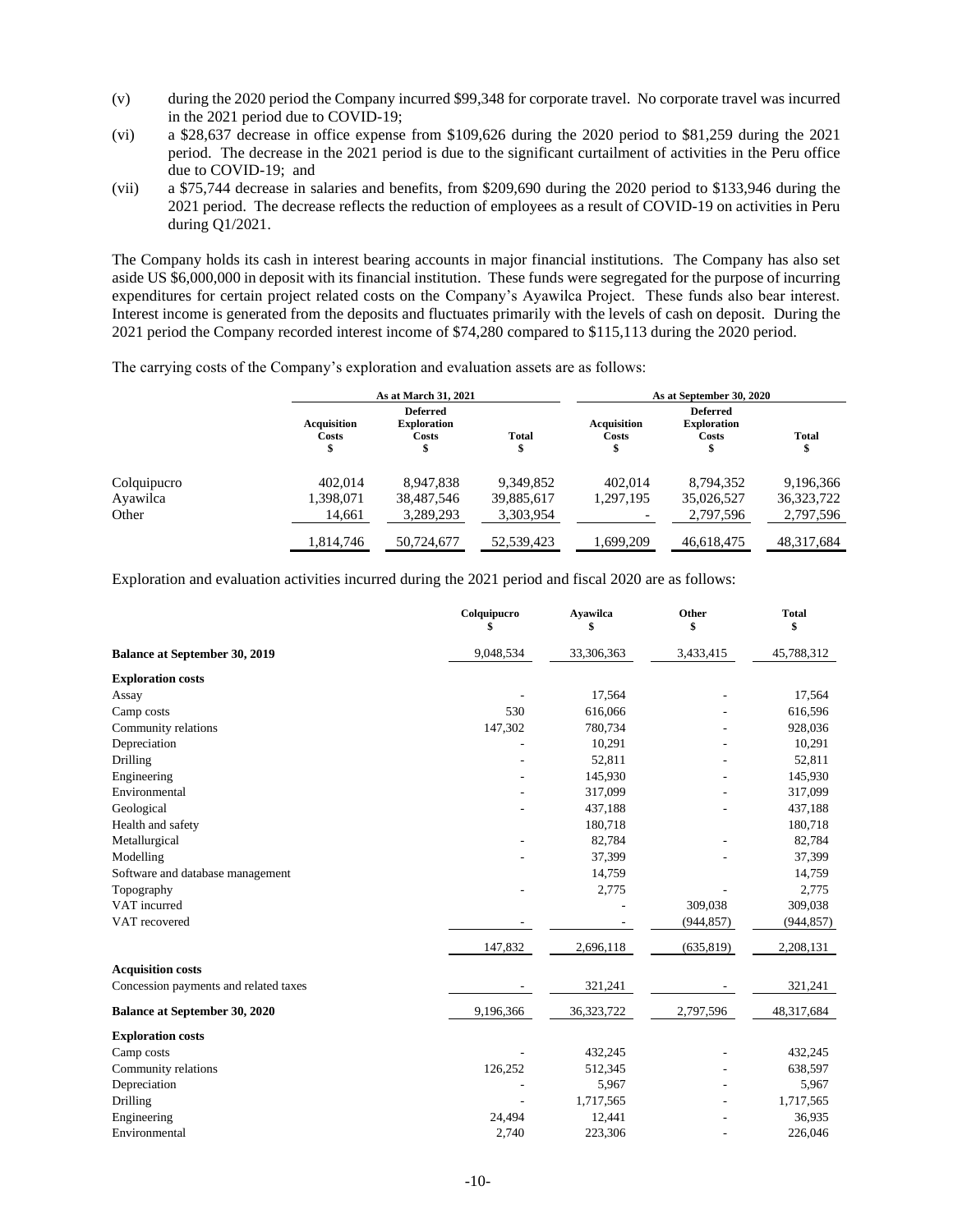|                                       | Colquipucro | Avawilca   | Other     | <b>Total</b><br>э |
|---------------------------------------|-------------|------------|-----------|-------------------|
| Geological                            |             | 293,720    |           | 293,720           |
| Health and safety                     |             | 219,256    |           | 219,256           |
| Metallurgical                         |             | 31,748     |           | 31,748            |
| Software and database management      |             | 11,179     |           | 11,179            |
| Topography                            |             | 1,247      |           | 1,247             |
| VAT incurred                          |             |            | 491,697   | 491,697           |
|                                       | 153,486     | 3,461,019  | 491,697   | 4,106,202         |
| <b>Acquisition costs</b>              |             |            |           |                   |
| Concession payments and related taxes |             | 100,876    |           | 100,876           |
| Staking costs                         |             |            | 14,661    | 14,661            |
|                                       |             | 100.876    | 14,661    | 115,537           |
| <b>Balance at March 31, 2021</b>      | 9,349,852   | 39,885,617 | 3,303,954 | 52,539,423        |

During the 2021 period the Company focused on continuing exploration drilling, metallurgical test work, construction of access roads and platforms, rehabilitation of drill sites and access tracks with local communities. The Company incurred a total of \$4,221,739 (2020 - \$1,714,587) for exploration expenditures and acquisition costs, comprising \$3,561,895 (2020 - \$1,398,990) on the Ayawilca Project, \$153,486 (2020 - \$105,895) on the Colquipucro Project, \$491,697 (2020 - \$209,702) for VAT tax in Peru and \$14,661 (2020 - \$nil) for staking costs on minor concessions in Central Peru. See also "Exploration Projects, Peru".

## *Financings*

During the 2021 period the Company did not conduct any equity financings.

During the 2020 period the Company completed a non-brokered private placement financing totalling 76,131,686 common shares of the Company for \$18,500,000, and issued 65,843,620 common shares of the Company to Compania de Minas Buenaventura S.A. for \$16,000,000 and 10,288,066 common shares to Sentient Global Resources Fund IV, LP for \$2,500,000. The net proceeds from the private placement are being used for development of the Company's Ayawilca Project, further exploration, and for working capital and general corporate purposes.

# **Financial Condition / Capital Resources**

The Company's ability to continue as a going concern is dependent upon the ability of the Company to obtain the necessary financing to develop properties and to establish future profitable production. To date the Company has not earned significant revenues and is considered to be in the exploration stage. The Company's operations are funded from equity financings which are dependent upon many external factors and may be difficult to impossible to secure or raise when required. As at March 31, 2021 the Company had working capital in the amount of \$14,526,894, including \$7,545,000 (US \$6,000,000) set aside by the Company for certain project related costs to be incurred on the Ayawilca Project. Management considers that the Company has sufficient funds to complete the 2021 exploration program at the Zinc and Tin Zones, update the PEA, continue advancing the Ayawilca Project and maintain ongoing corporate overhead and field expenses over the next twelve months. See also "Exploration Project, Peru, Work Program for 2021 and COVID-19 Update". Exploration activities may change as a result of ongoing results and recommendations or the Company may acquire additional properties which may entail significant exploration commitments. While the Company has been successful in securing financings in the past, there is material uncertainty it will be able to do so in the future.

## **Off-Balance Sheet Arrangements**

The Company has no off-balance sheet arrangements.

#### **Proposed Transactions**

The Company has no proposed transactions.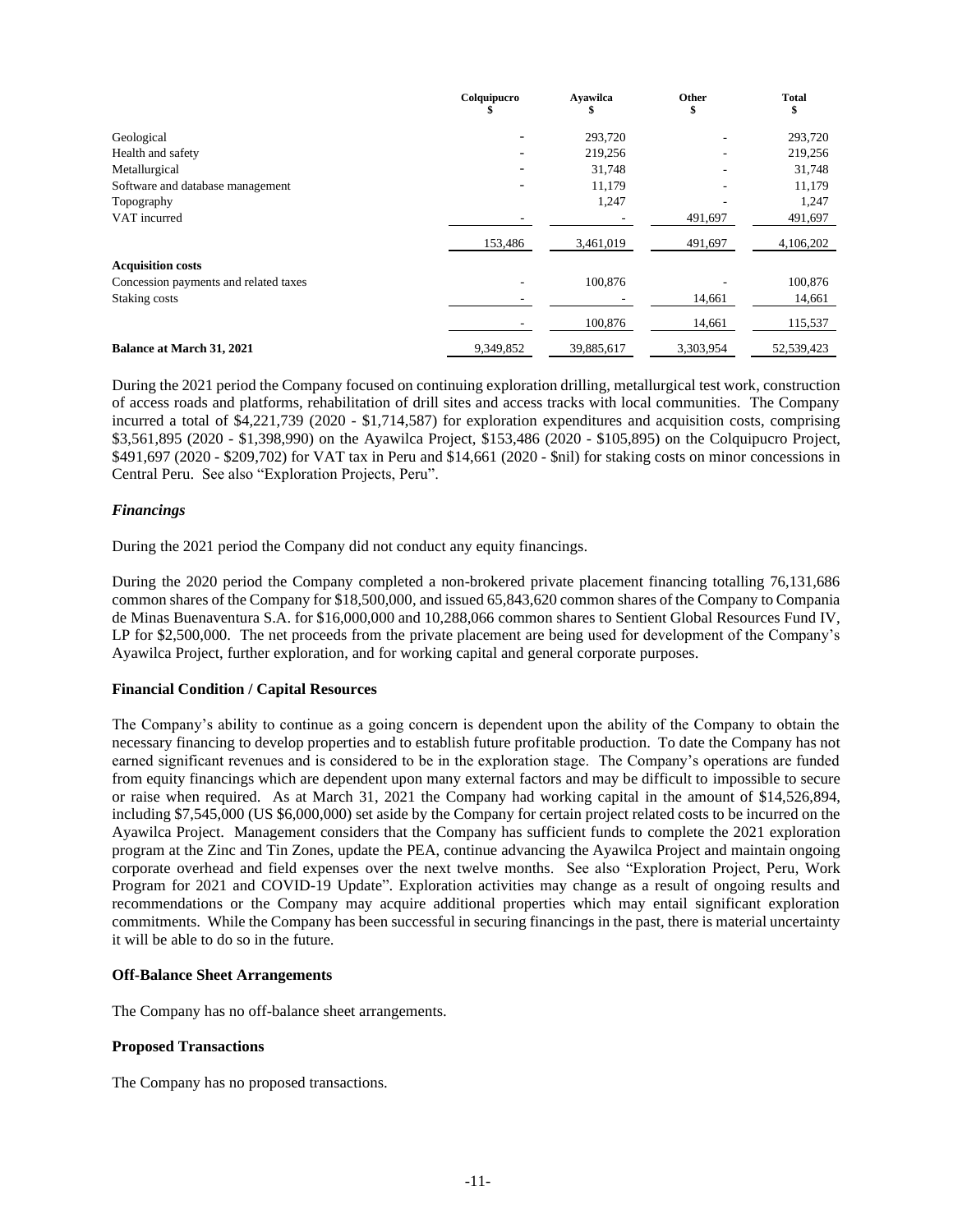## **Critical Accounting Estimates**

The preparation of financial statements in conformity with IFRS requires management to make estimates and assumptions that affect the reported amounts of assets and liabilities and disclosure of contingent assets and liabilities at the date of the financial statements, and the reported amounts of revenues and expenditures during the reporting period. Examples of significant estimates made by management include estimating the fair values of financial instruments, valuation allowances for deferred income tax assets and assumptions used for share-based compensation. Actual results may differ from those estimates.

A detailed summary of all the Company's significant critical accounting estimates is included in Note 3 to the September 30, 2020 annual consolidated financial statements.

#### **Changes in Accounting Policies**

Effective October 1, 2020 the Company adopted the Amendments to IFRS 3 - *Definition of a Business,* which clarifies the definition of a business for the purpose of determining whether a transaction should be accounted for as an asset acquisition or a business combination. The amendments:

- clarify the minimum attributes that the acquired assets and activities must have to be considered a business;
- remove the assessment of whether market participants can acquire the business and replace missing inputs or processes to enable them to continue to produce outputs;
- narrow the definition of a business and the definition of outputs; and
- add an optional concentration test that allows a simplified assessment of whether an acquired set of activities and assets is not a business.

There was no impact on the Company's condensed consolidated interim financial statements upon the adoption of the amendments of this standard.

A detailed summary of all the Company's significant accounting policies is included in Note 3 to the September 30, 2020 annual consolidated financial statements.

# **Transactions with Related Parties**

A number of key management personnel, or their related parties, hold positions in other entities that result in them having control or significant influence over the financial or operating policies of those entities. Certain of these entities transacted with the Company during the reporting period.

#### (a) *Transactions with Key Management Personnel*

During the 2021 and 2020 periods the following amounts were incurred with respect to the Company's CEO (Dr. Carman), the Company's CFO (Mr. Nick DeMare) and the Company's VPE (Mr. Alvaro Fernandez-Baca) as follows:

|                                               | 2021<br>\$ | 2020<br>\$ |
|-----------------------------------------------|------------|------------|
| Management fees - Dr. Carman                  | 154,998    | 142,503    |
| Special services - Dr. Carman                 |            | 75,000     |
| Management fees - Mr. Fernandez-Baca          | 109.316    | 113,012    |
| Special services - Mr. Fernandez-Baca         |            | 40,000     |
| Professional fees - Mr. DeMare                | 18,000     | 17,500     |
| Share-based compensation - Dr. Carman         |            | 292,500    |
| Share-based compensation - Mr. DeMare         |            | 91,000     |
| Share-based compensation - Mr. Fernandez-Baca |            | 156,000    |
|                                               | 282.314    | 927,515    |

During the 2021 period the Company expensed \$216,721 (2020 - \$320,208) to directors and officers compensation and capitalized \$65,593 (2020 - \$67,807) of compensation paid to the VPE to exploration and evaluation assets.